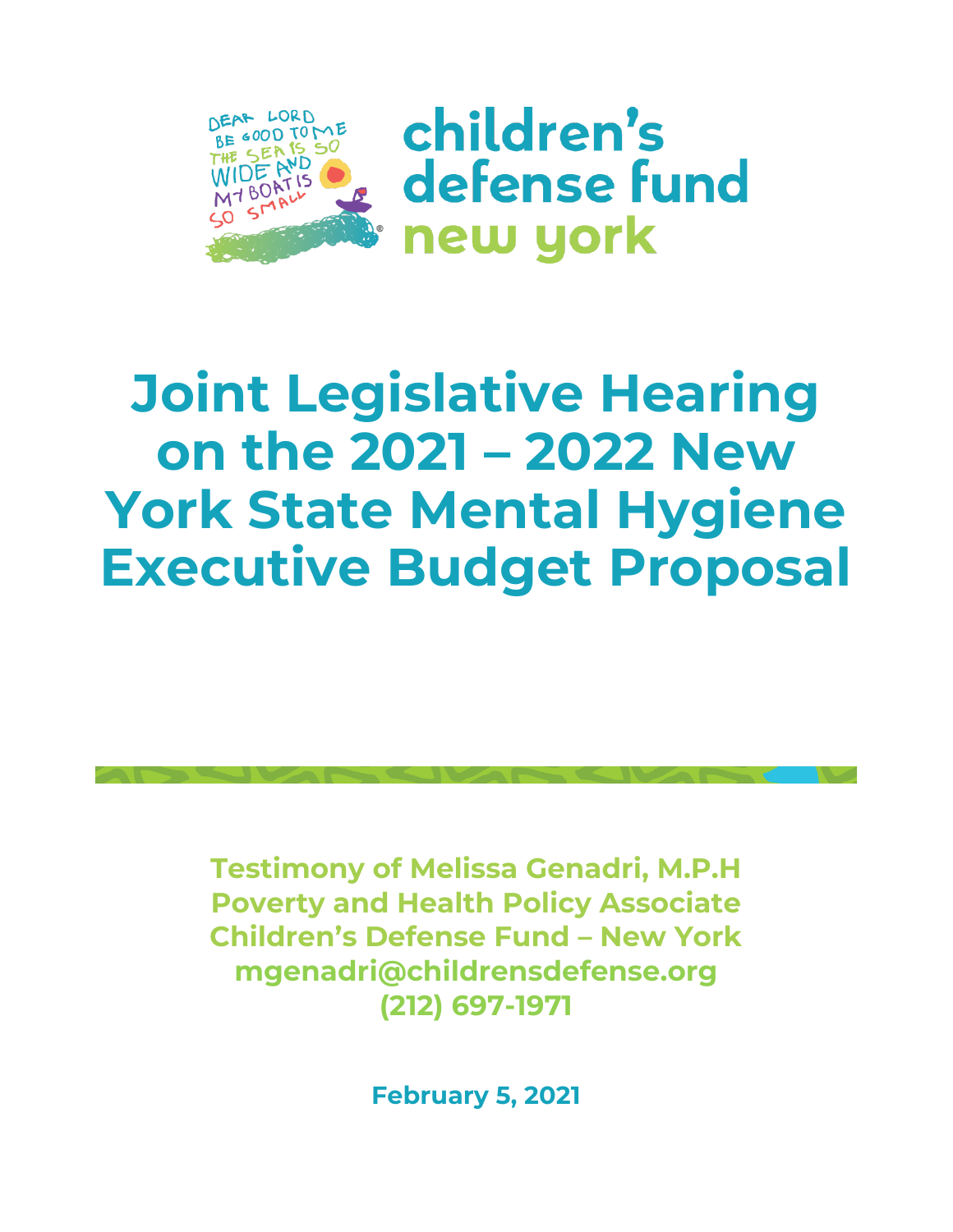# **Testimony on the 2021 – 2022 New York State Mental Hygiene Executive Budget Proposal**

Children's Defense Fund – New York (CDF-NY) thanks the chairs of the Assembly Ways and Means Committee and the Senate Finance Committee for this opportunity to submit testimony on the 2021 – 2022 New York State Mental Hygiene Executive Budget Proposal.

CDF-NY is a non-profit child advocacy organization that works statewide to ensure that every child in New York State has a Healthy Start, a Head Start, a Fair Start, a Safe Start and a Moral Start in life and a successful passage to adulthood with the help of caring families and communities. As the New York office of the Children's Defense Fund (CDF), a national organization which grew out of the Civil Rights Movement, we are committed to advancing racial equity and to leveling the playing field for vulnerable New York children, youth and families. CDF-NY provides a strong, effective and independent voice for children who cannot vote, lobby, or speak for themselves. We pay particular attention to the needs of poor children, children of color and those with disabilities. CDF-NY strives to improve conditions for children through research, public education, policy development, organizing and advocacy. Our policy priority areas are racial justice, health justice, education justice, child welfare, youth justice and economic justice. To learn more about CDF-NY, please visit [www.cdfny.org.](http://www.cdfny.org/)

# **The COVID-19 Pandemic Continues to Negatively Impact the Mental Health of New York's Children, Youth and Families.**

Over the past year, the COVID-19 pandemic has completely upended the lives of New York's most vulnerable children, youth and families. The pandemic has brought with it destabilizing unemployment as well as harrowing food insecurity, onset of poverty and loss of health insurance throughout our State – not to mention its devastating loss of life. Between March and July of 2020, approximately 4,200 New York children, or 1 out of every 1,000 of our State's children, experienced a parental or caregiver death due to COVID-19, with Black and Hispanic children experiencing these losses at twice the rate of Asian and white children. Up to an estimated 23 percent of these children (nearly 1,000 children) may have lost their sole parent or guardian, therebyrisking entry into foster or kinship care. $^{\rm 1}$  It is disappointing that, amidst this horrific and unprecedented parental death, the Executive Budget Proposal cuts State support for kinship care programs that help family members care for children by 5 percent. It is imperative that the State reverse this cut and restore these critical funds for children and families.

<span id="page-1-0"></span><sup>1</sup> "COVID-19 Ripple Effect – The Impact of COVID-19 on Children in New York State. Part 1: Death of Parent or Caregiver," United Hospital Fund, September 2020, [https://uhfnyc.org/media/filer\\_public/22/4b/224bf5ba-6ab2-42f6-](https://uhfnyc.org/media/filer_public/22/4b/224bf5ba-6ab2-42f6-8744-929135f2f42b/covid_ripple_effect_part_1_final.pdf) [8744-929135f2f42b/covid\\_ripple\\_effect\\_part\\_1\\_final.pdf.](https://uhfnyc.org/media/filer_public/22/4b/224bf5ba-6ab2-42f6-8744-929135f2f42b/covid_ripple_effect_part_1_final.pdf)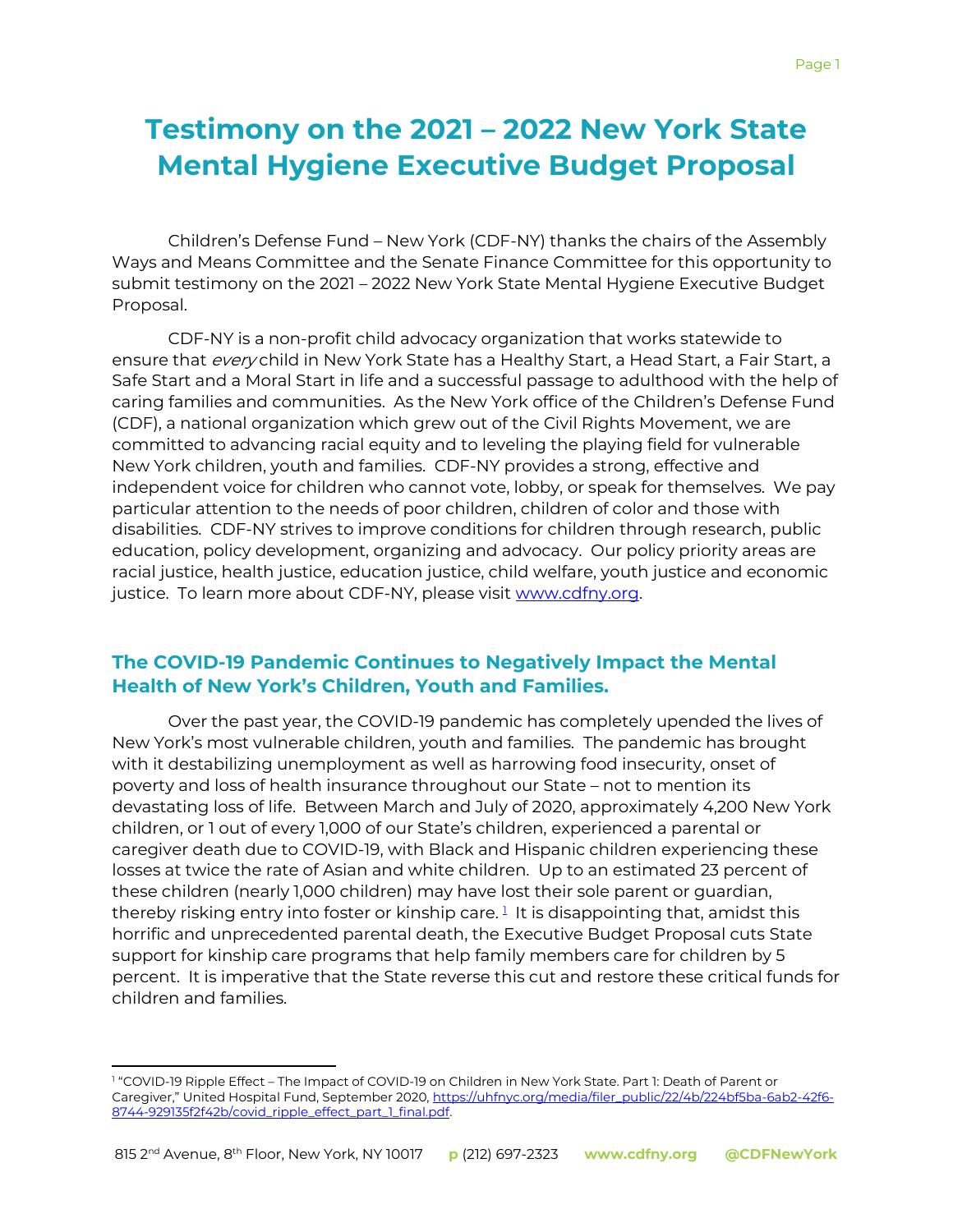Children experiencing the loss of a parent or guardian as a result of the pandemic will likely suffer serious short and long-term mental health consequences, potentially leading to depression, anxiety and other mental health disorders. Adverse Childhood Experiences (ACEs) such as the death of a parent or caregiver are an underlying factor in not only mental health disorders but also in chronic disease, drug misuse and overdose, and suicide. Effects of ACEs are far-reaching, can negatively affect a person's life as an adultand could even have intergenerational effects.<sup>2</sup> Our State must invest in supportive services, including behavioral health supports, to help these children heal from this insurmountable loss.

Furthermore, nearly all New York children have seen their daily routines drastically change over the past year amidst repeated transitions to remote schooling, the shuttering of day-care facilities, and the subsequent sudden loss of in-person supportive services, scheduled physical activities and daily opportunities for socialization and enrichment. Young people who live in difficult home environments are being forced to spend more time in these environments, and are finding themselves increasingly in isolation. The pandemic is undoubtedly profoundly impacting the mental health and wellbeing of the youngest New Yorkers, and its effects on our youth will likely be far-reaching.

# **In Order to Respond to the Mental Health Toll of the Pandemic on Young New Yorkers, the State Must:**

#### **I. Ensure Adequate Access to Behavioral Health Services for Children, Youth and Families**

#### **A. Increase Access to In-Person Mental Health Services for Children and Adolescents for the Duration of the Pandemic – and Beyond**

As our children continue to suffer the mental health effects of the pandemic, it is imperative that our State ensure that they can adequately access behavioral health services. First, the State must work to increase access to in-person mental health services for children and youth who are not able to adequately utilize telehealth services due to technological limitations, or whose home environments do not afford them the privacy to do so comfortably – or at all. Even before COVID-19, our State has suffered a longstanding scarcity of youth mental health services, with just five psychiatrists for every 10,000 children under the age of 18 and a particular shortage of intensive outpatientprograms for children and youth.  $^{\text{\tiny 3}}$  The many stressors of the pandemic have only compounded this statewide demand for behavioral health services.

<span id="page-2-0"></span><sup>2</sup> "Prevention Agenda – Toward the Healthiest State. Progress Report 2018: Health of Women, Infants and Children," New York State Department of Health, 2018, [https://www.health.ny.gov/prevention/prevention\\_agenda/2019-](https://www.health.ny.gov/prevention/prevention_agenda/2019-2024/docs/sha/contributing_causes_of_health_challenges.pdf#page=78)

<span id="page-2-1"></span>[<sup>2024/</sup>docs/sha/contributing\\_causes\\_of\\_health\\_challenges.pdf#page=78.](https://www.health.ny.gov/prevention/prevention_agenda/2019-2024/docs/sha/contributing_causes_of_health_challenges.pdf#page=78)<br><sup>3</sup> "In COVID-Era New York, Suicidal Kids Spend Days Waiting for Hospital Beds," Center for New York City Affairs, January 2021,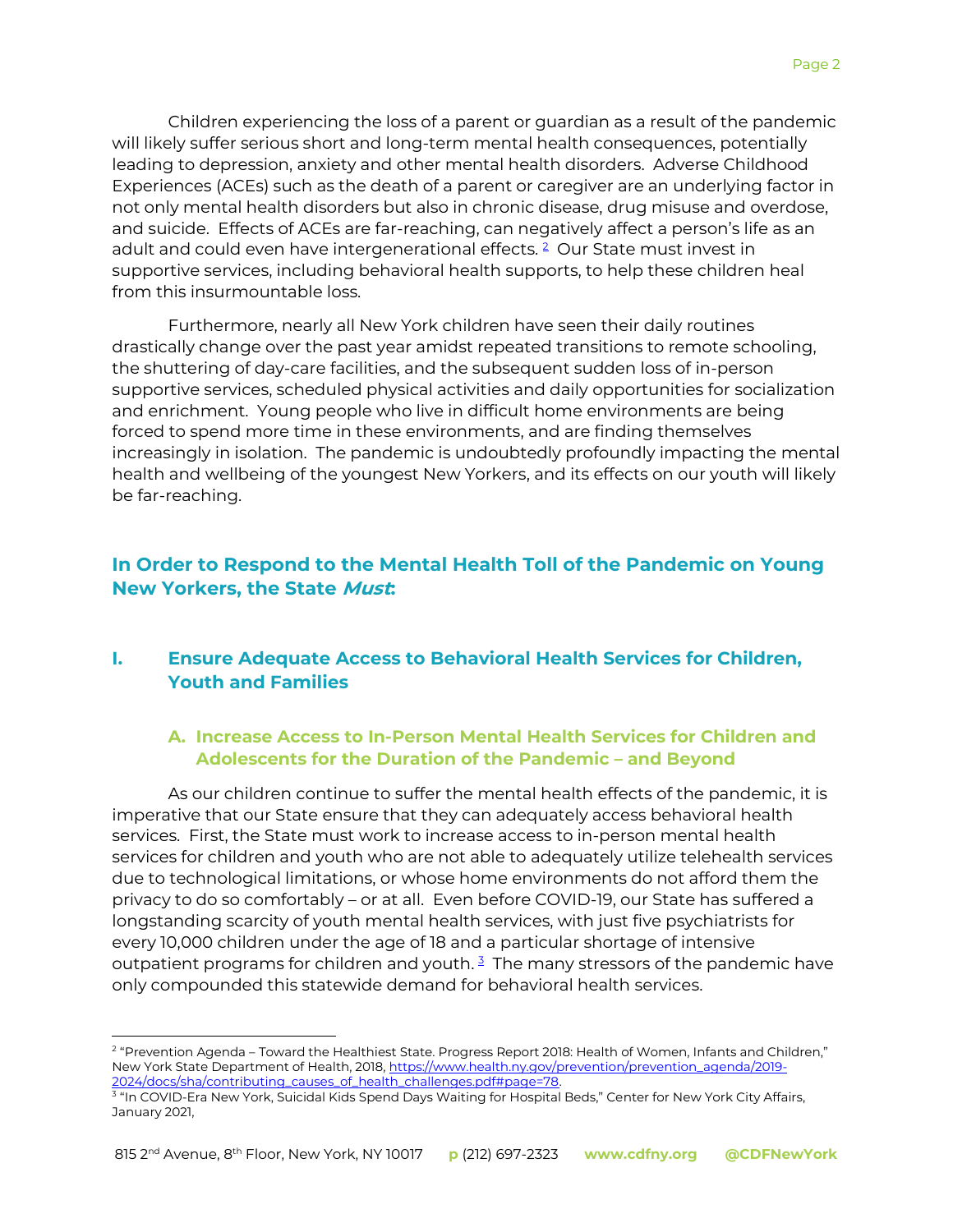While telehealth has certainly increased access to critical health services for many New Yorkers during the pandemic, CDF-NY urges the Legislature to remember that the digital divide continues to plague communities across our State. In New York City, for example, nearly 60 percent of Black and Latinx households, compared to over 80 percent of white households, have a computer in the home, with broadband usage lower in Black and Latinx homes than white homes. Around a quarter of Black and Latinx New York City households can only access the Internet via their smartphones. [4](#page-3-0) During a time when we are all being urged to stay in our homes as much as possible to limit the spread of COVID-19, these families may find themselves at the mercy of apartment buildings and neighborhoods with limited connectivity.

The inequity of New York's technological divide is even more stark for Black and Latinx families living in poverty and deep poverty. Only 54 percent of all New York City households with incomes under \$20,000 have internet in the home  $\frac{5}{2}$  $\frac{5}{2}$  $\frac{5}{2}$  and such disparities are echoed throughout our State, making telehealth services simply unattainable for the most vulnerable New Yorkers.

By mandating \$15 per month high-speed broadband service for low-income families qualifying for free or reduced-price school lunches or who are at 185 percent of the Federal Poverty Level, the Executive Budget Proposal takes a step towards achieving greater equity in telehealth access. However, as the internet will likely remain out of reach for families already struggling to pay rent or put food on the table, the most vulnerable New York families will still need access to in-person behavioral health services.

A lack of secure housing, or a lack of privacy in a difficult home environment, can also serve as strong barriers to seeking out behavioral health care services via telehealth, particularly for adolescents who share rooms with siblings or lack access to their own electronic devices, or whose home environments are the reason they are seeking out such services in the first place. And for youth who are being abused by their parents, caregivers or others living in the home, telehealth is simply an unthinkable option, leaving them without any emotional support and amplifying the mental trauma of this ACE. As the Governor's Executive Budget proposes to eliminate location requirements for telehealth visits, it is important that the State take note of the patient privacy concerns that can be posed by these visits. It is critical that our State work to increase access to in-person behavioral health services for these young people, or to designate community 'safe spaces' where they can privately and confidentially utilize telehealth services.

<span id="page-3-0"></span><sup>4</sup> "The State of Black New York," New York Urban League, November 2020, <u>https://ad1a3eae-9408-4799-abeb-</u> [aa6ebc798f5b.usrfiles.com/ugd/ccf12e\\_06a44ca4995a40d7944b361219f9a6d8.pdf.](https://ad1a3eae-9408-4799-abeb-aa6ebc798f5b.usrfiles.com/ugd/ccf12e_06a44ca4995a40d7944b361219f9a6d8.pdf)

<span id="page-3-1"></span><sup>5</sup> "The State of Black New York," New York Urban League, November 2020, <u>https://ad1a3eae-9408-4799-abeb-</u> [aa6ebc798f5b.usrfiles.com/ugd/ccf12e\\_06a44ca4995a40d7944b361219f9a6d8.pdf.](https://ad1a3eae-9408-4799-abeb-aa6ebc798f5b.usrfiles.com/ugd/ccf12e_06a44ca4995a40d7944b361219f9a6d8.pdf)

[https://static1.squarespace.com/static/53ee4f0be4b015b9c3690d84/t/600f58e40b2c314a7c52541c/1611618532846/In+C](https://static1.squarespace.com/static/53ee4f0be4b015b9c3690d84/t/600f58e40b2c314a7c52541c/1611618532846/In+Covid-Era+New+York%2C+Suicidal+Kids+Spend+Days+Waiting+for+Hospital+Beds.pdf) [ovid-Era+New+York%2C+Suicidal+Kids+Spend+Days+Waiting+for+Hospital+Beds.pdf.](https://static1.squarespace.com/static/53ee4f0be4b015b9c3690d84/t/600f58e40b2c314a7c52541c/1611618532846/In+Covid-Era+New+York%2C+Suicidal+Kids+Spend+Days+Waiting+for+Hospital+Beds.pdf)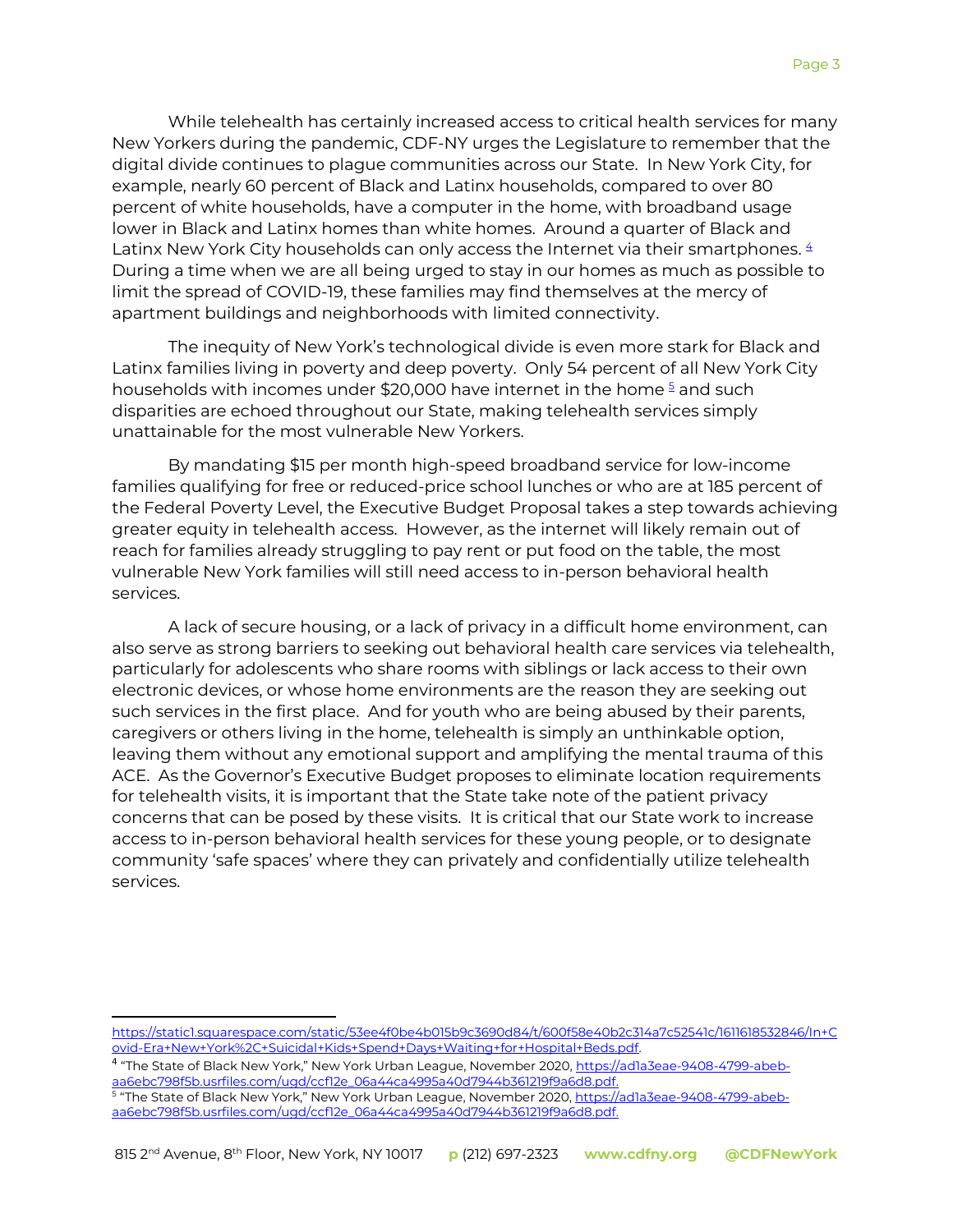#### **B. Ensure Equity in the Provision of Behavioral Health Telehealth Services**

The telehealth reforms proposed in the Governor's Executive Budget have the potential to continue to increase access to critical health services both during the pandemic and beyond, particularly for New Yorkers living in areas with provider shortages and those seeking behavioral health services.

As New Yorkers increasingly turn to telehealth to meet their health needs during the pandemic, it is incumbent upon the State to ensure equity in telehealth service provision. CDF-NY commends the emergency regulatory action taken by the Department of Financial Services (DFS) last March to require New York State insurance companies to waive cost-sharing for in-network telehealth visits, including all deductibles, copayments and coinsurance, removing some of the financial barriers patients face to accessing telehealth. We further applaud the Office of Mental Health (OMH) for waiving certain telehealth regulations last year, thereby allowing more behavioral healthcare providers to deliver services via telehealth and more children and adolescents to utilize such services. As New York continues to grapple with the pandemic in 2021, it is imperative that the State formally extend such regulatory provisions to provide patients with clarity and to encourage those who may view cost as a prohibitive factor to recurring therapy appointments to seek out behavioral health services via telehealth.

#### **C. Assess the Quality of Telehealth Service Provision**

As New Yorkers utilize telehealth at increasing rates, it is equally important to assess the quality of telehealth service provision. CDF-NY thereby urges the Legislature to provide funding for an independent evaluation of the quality of telehealth services being delivered, particularly for behavioral health services. The State must also ensure that a sufficient number of pediatric behavioral health providers participating with Medicaid offer telehealth services. This is as much a racial equity issue as it is one of access, as New York's children of color are disproportionately poor.

#### **D. Expand the Population of Students Receiving Medicaid-Covered School Health Services**

During this time of especially great need, we must seize upon every opportunity to reach our children where they are and to provide them with access to critical behavioral health services. Bolstering the capacity of New York schools to meet the increased mental health needs of students is imperative. New York can expand access to mental health services for thousands of additional students by submitting a Medicaid State Plan Amendment (SPA) to the Centers for Medicare and Medicaid Services (CMS) to permit public schools to bill Medicaid for health services delivered to all Medicaidcovered students, not just those with Individualized Education Programs (IEPs). Doing so would enable New York to not only expand its population of students accessing Medicaid-reimbursable school health services, but also to join California, Massachusetts,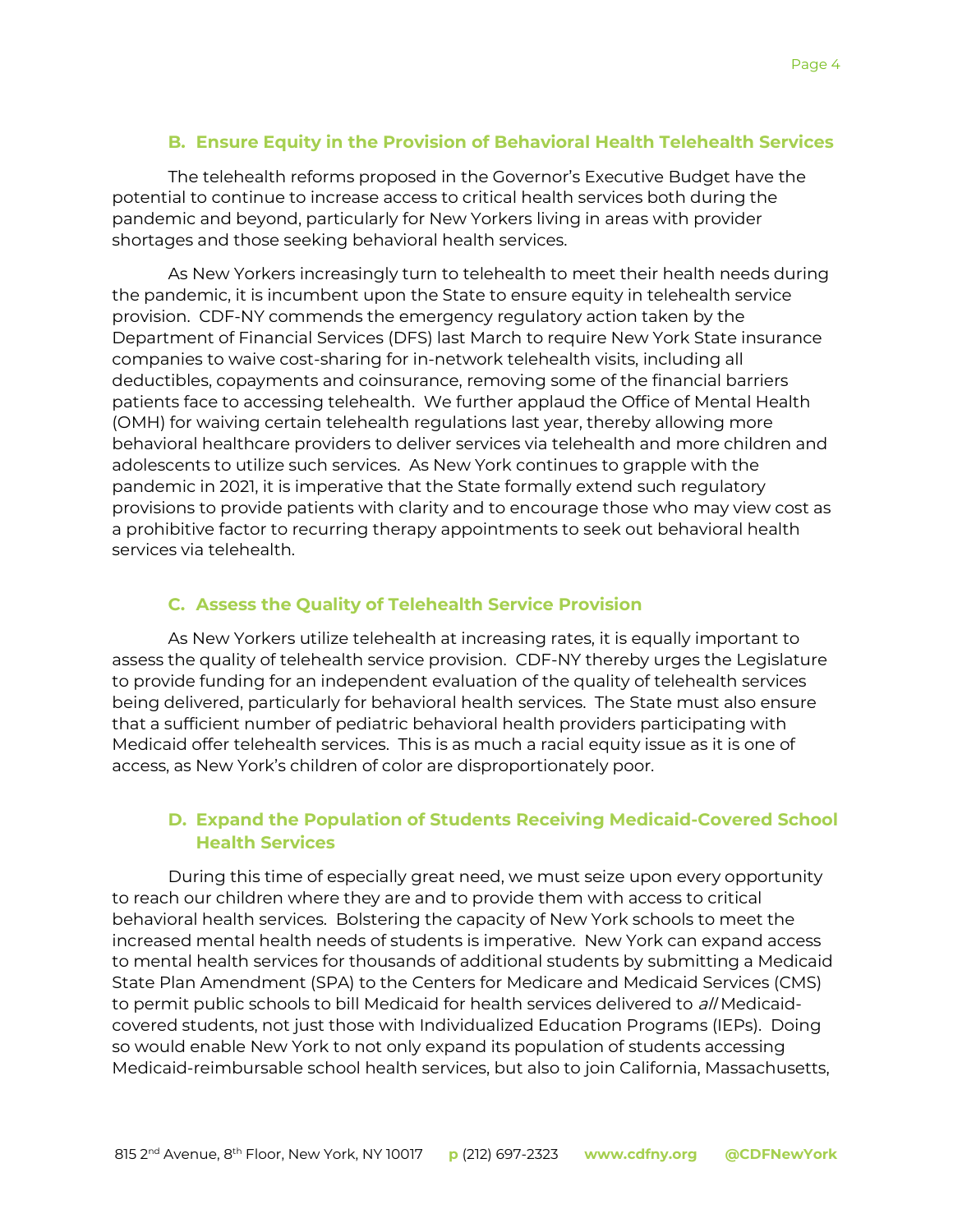Connecticut and the ten other states currently leveraging federal Medicaid dollars to provide needed health services to students.<sup>[6](#page-5-0)</sup>

#### **E. Restore Funding for School-Based Health Centers**

\$5M in permanent funding is needed to restore FY 2018 – 2019 cuts to New York's school-based health centers (SBHCs). SBHCs provide critical health services to students in medically underserved communities across the State, thereby improving both health and educational outcomes for students who would otherwise miss school or forego care.

#### **F. Expand Health Coverage for Children and Families**

Despite coverage gains made in recent years, too many New York families still lack affordable and comprehensive health coverage, harming both their physical and mental well-being. CDF-NY applauds the Governor's proposal to eliminate monthly premiums for Essential Plan enrollees with incomes between 150 and 200 percent of the Federal Poverty Level. Doing so will promote coverage for 100,000 currently uninsured New Yorkers and will make care more affordable for over 400,000 Essential Plan enrollees. However, there is more work to be done to expand health coverage for our State's most vulnerable. While passing the New York Health Act would provide universal coverage for all New Yorkers, health coverage for children and families can also be improved by:

- **o Extending Postpartum Medicaid Coverage |** Granting new mothers access to adequate health care is essential for promoting their physical and emotional wellbeing, decreasing maternal mortality and improving their ability to care for their children. New York should expand health coverage for postpartum women accessing Medicaid at higher income levels from the current 60-day period following pregnancy to one year postpartum.
- **o Expanding Immigrant Health Coverage |** By allocating \$13 million to create a temporary state-funded Essential Plan for New Yorkers up to 200 percent of the Federal Poverty Level who have had COVID-19 and are excluded from coverage due to immigration status, our State can cover over 5,000 uninsured New Yorkers who have suffered directly from the pandemic and may require ongoing care to fully recover and provide for their families.
- **o Adequately Funding Enrollment Assistance |** Fragmented and confusing coverage options often create barriers for consumers. Our State should increase the health insurance navigator budget from \$27.2M to \$32M to guarantee high-quality enrollment services and provide an additional \$5M for community-based organizations to educate consumers about coverage options, particularly amidst a rise in insurance churn as unemployed New Yorkers seek out health coverage.

<span id="page-5-0"></span><sup>6</sup> "Schools Are Key to Improving Children's Health: How States Can Leverage Medicaid Funds to Expand SchoolBased Health Services," Healthy Schools Campaign, January 2020, [https://healthyschoolscampaign.org/dev/wp](https://healthyschoolscampaign.org/dev/wp-content/uploads/2020/02/Policy-Brief-1-28-20.pdf)[content/uploads/2020/02/Policy-Brief-1-28-20.pdf.](https://healthyschoolscampaign.org/dev/wp-content/uploads/2020/02/Policy-Brief-1-28-20.pdf)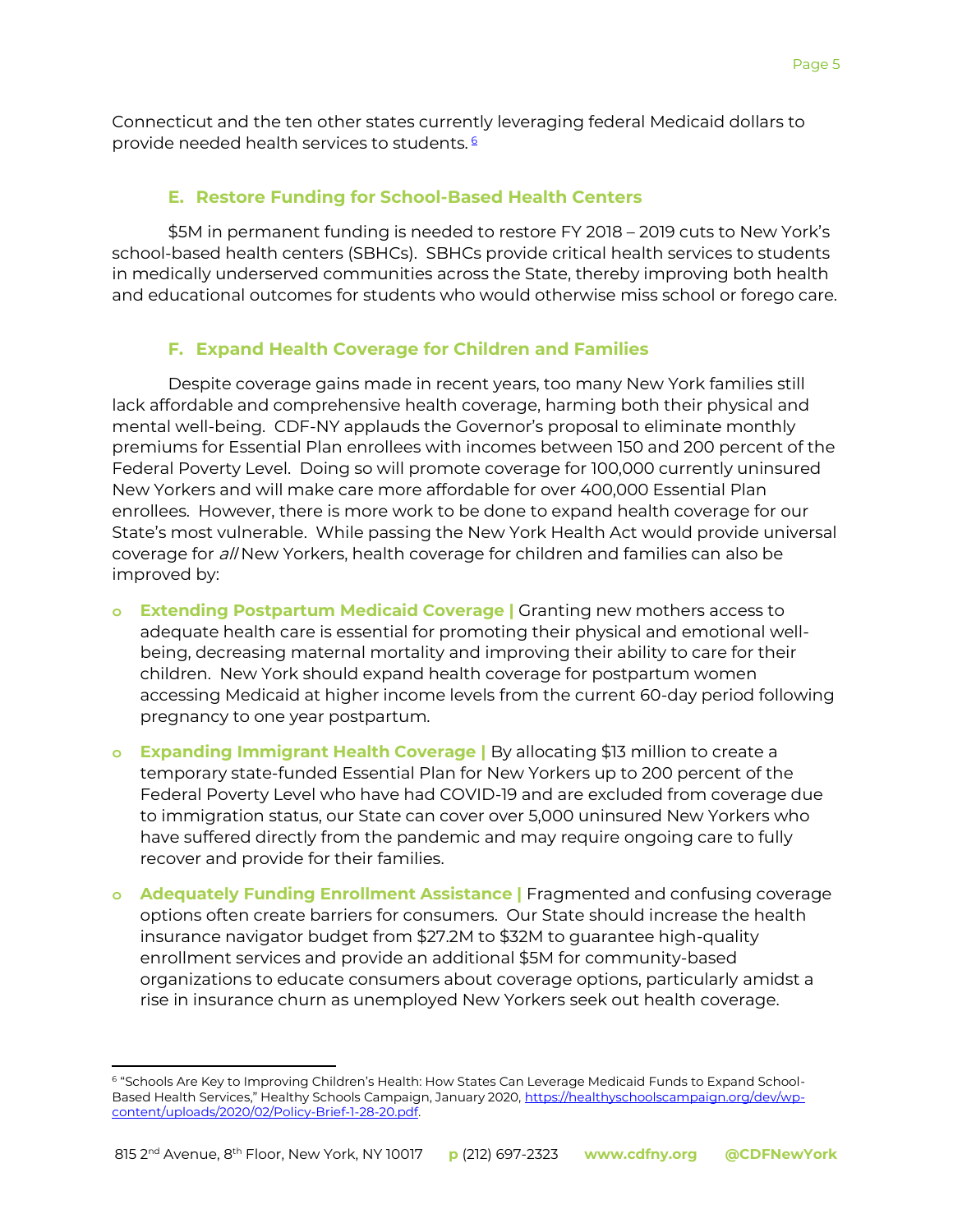#### **II. Hold Medicaid Beneficiaries Harmless in the Budget**

The Governor's Executive Budget Proposal calls for the extension of New York's Medicaid Global Cap through Fiscal Year 2023. CDF-NY has long warned that our State's Medicaid Global Cap creates an arbitrary and artificial shortfall for vital services that enable vulnerable New Yorkers to remain healthy and independent members of society and to provide for their families, including behavioral health services. The Cap fails to properly account for the growth in health care costs, demographic changes due to an aging population and increased needs during natural disasters or pandemics, such as the one we are currently in.

If the Medicaid Global Cap remains in place, future Medicaid budget 'gaps' will become a regular occurrence and could result in additional drastic cuts to our State's Medicaid program, such as those enacted in the FY 2021 Budget. Furthermore, as Governor Cuomo continues to call on the federal government to provide New York with its 'fair share' of federal funding, it is important to note that the Medicaid Global Cap limits the amount of federal funding that New York can receive for its Medicaid program.

CDF-NY thereby calls on the Legislature to protect our State's Medicaid beneficiaries – including more than 2 million children – by:

- **1.** Eliminating the Medicaid Global Cap and replacing it with a global budgeting system that is based on demand for services;
- **2.** Raising revenue to balance our State budget;
- **3.** Making smart, long-term investments that are more likely to substantially bend the Medicaid cost curve; and
- **4.** Ensuring that Medicaid consumers and independent consumer advocates comprise a substantial portion (more than one-third) of any body making recommendations regarding Medicaid policy and budget goals.

# **III. Embrace Community Reinvestment of Savings from Youth Justice Facility Closures**

The Governor's FY 2022 Executive Budget proposes to close four State-operated juvenile placement facilities and to reduce New York's investment in youth incarceration. Institutional settings can pose significant risk to young people's mental health and wellbeing, and have been shown to neither reduce future contact with the system nor promote community safety. Moreover, juvenile placement facilities are the site for extreme racial disproportionality. During 2019, almost 75 percent of children admitted to Office of Children and Family Services (OCFS) custody were Black or Latinx, while they represent only 40 percent of New York's children. Closing facilities is a crucial step for both youth justice reform and racial equity in New York.

The savings associated with closing these four youth facilities – estimated at over \$21 million in operational and \$14 million in capital costs – should be reinvested in communities, including those that are driving use of state placements for children.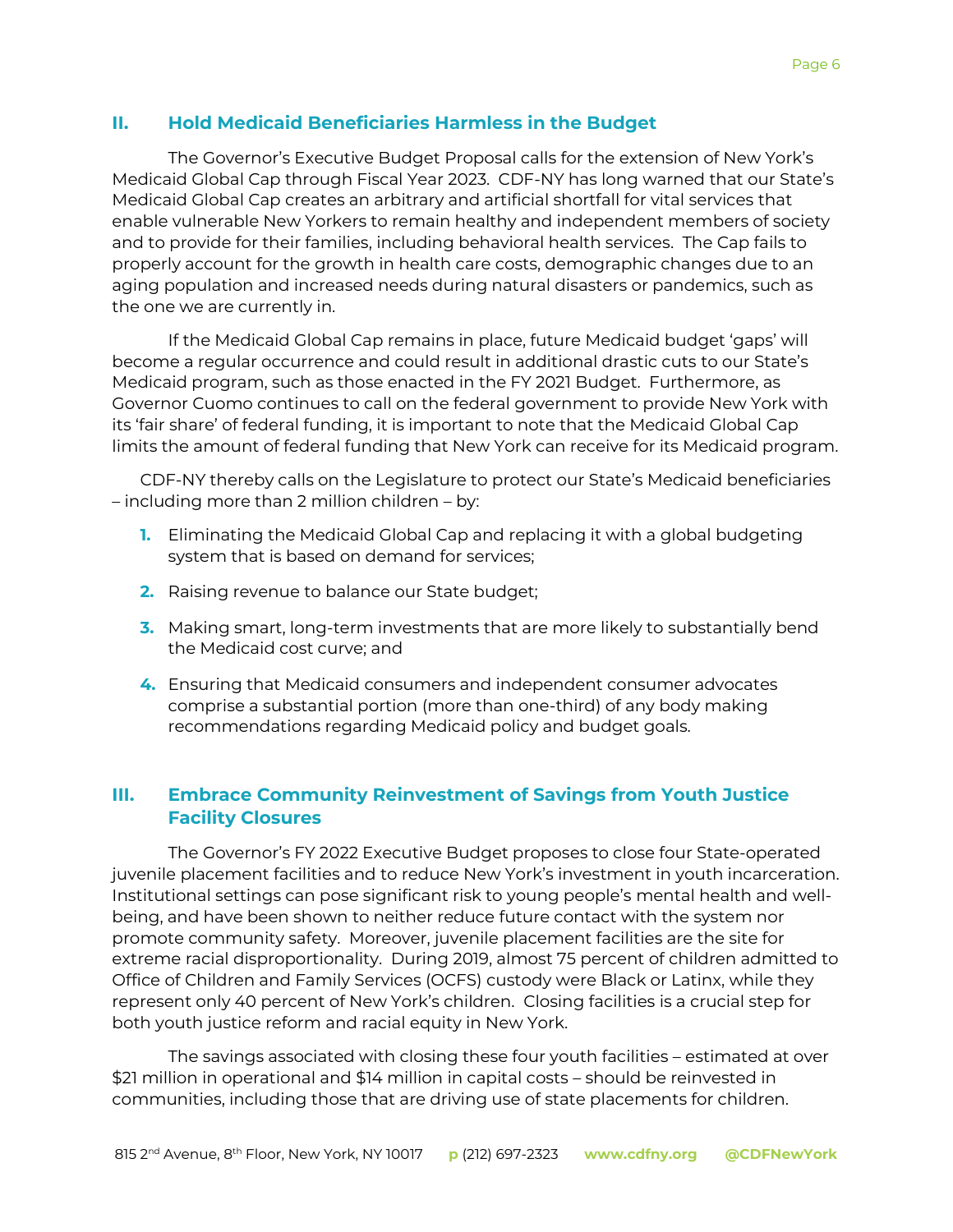Models for community reimbursement developed by advocates in our State's mental health system provide a valuable template for how we can systematically redirect funds from expensive residential settings to community-based services and local resources for children and families whenever there is a facility closure. New York's spending on residential placements in juvenile justice exceeds \$800,000 annually per child. Imagine how those dollars could be better spent on youth who have contact with the criminal legal system. Community stakeholders including impacted youth and families, service providers, child welfare and mental health system administrators, attorneys, judges and probation, should drive local solutions supported with these funds. Community reinvestment is not only a more effective response for youth but also an important tool for promoting racial equity in the youth justice system.

# **IV. Support Mental Health by Investing in Family Well-Being**

The Governor's Executive Budget proposes millions of dollars in cuts to a variety of programs that promote family stability and well-being, in addition to child safety. These proposed cuts are compounded by the months of financial withholding that local Departments of Social Services have already endured from the State, which has greatly impacted their abilities to support children and families across New York during this difficult time. In addition to the cuts to kinship care programs referenced above, the Governor's budget also cuts State support for child welfare preventive services that promote family stability in every county by 5 percent (a reduction of \$30.5 million), adoption subsidies that enable more children to leave foster care by 5 percent (a reduction of \$9.4 million) and community-based programs to prevent children from entering the child welfare and juvenile justice systems by 20 percent (a reduction of \$12 million). The State must reverse these cuts and restore these funds for children and families.

# **V. Incorporate Youth Suicide Prevention Into New York's Pandemic Response Efforts**

Even prior to the COVID-19 pandemic, our State has seen recent increases in mental health emergencies among its young people. For several years, suicide has been the second leading cause of death among youth ages 15 to 19 across our State, and the thirdleading cause of death among children ages 5 to 14.<sup>7</sup> Suicide is also the second leading cause of death among Latina adolescents in New York, accounting for approximately 23.5 percent of all deaths of Latinas ages 15 to 19 between 2006 and 2015. The risk of completed suicides among Latina adolescents has nearly doubled since 1999. Latina adolescents attempt suicide, seriously consider attempting suicide, or report feeling sad or hopeless at higher rates than any other youth group in our State, leading

<span id="page-7-0"></span><sup>7</sup> "New York State Leading Causes of Death," New York State Department of Health, Accessed February 2, 2021, [https://apps.health.ny.gov/public/tabvis/PHIG\\_Public/lcd/reports/#state.](https://apps.health.ny.gov/public/tabvis/PHIG_Public/lcd/reports/#state)